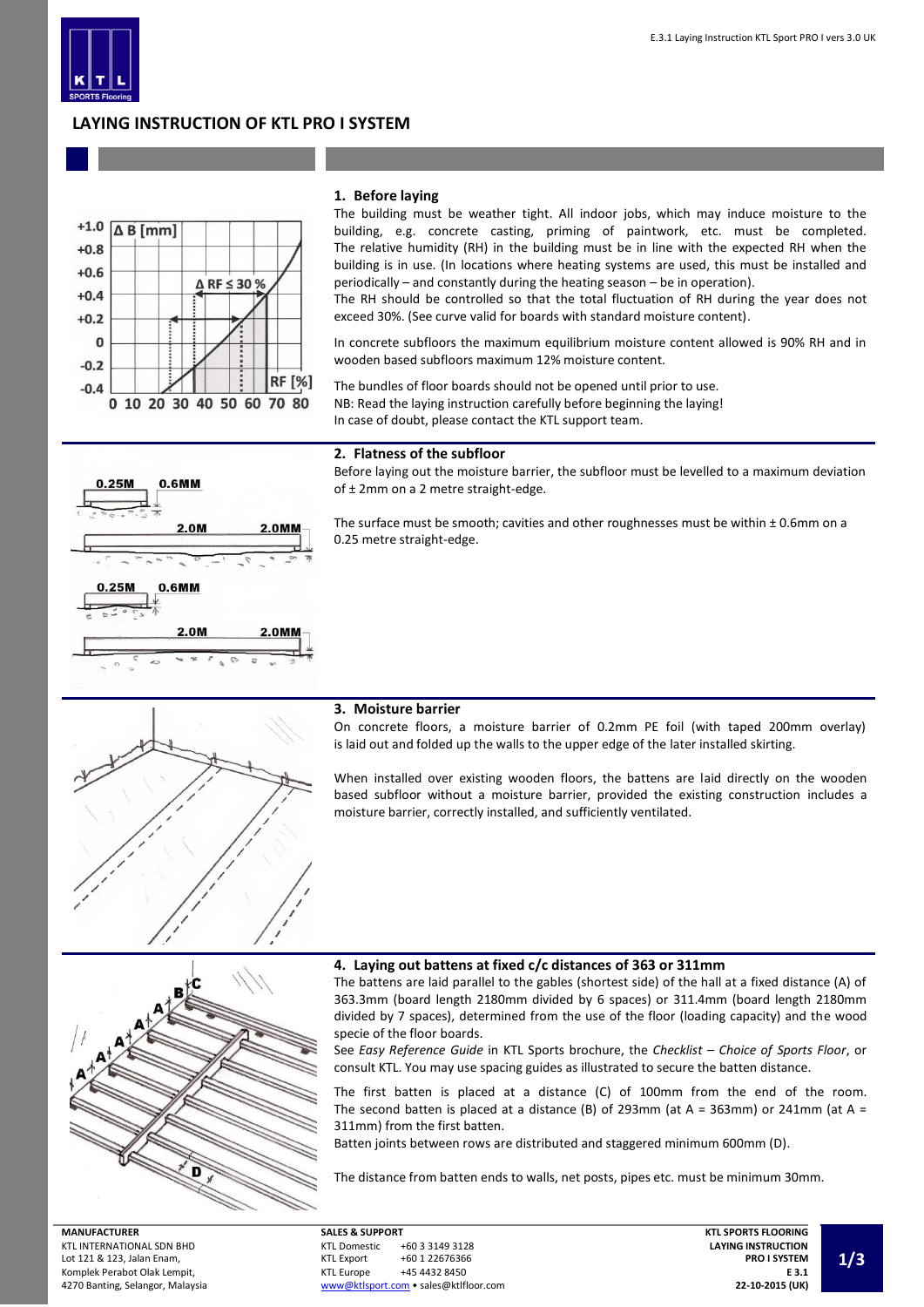



сī

## **5. Reinforcements**

Extra battens are placed as reinforcement at net posts, pipes etc. (A), and must be made elastic in the playing area of the floor.

In doorways and along the walls the battens are made un-elastic, by replacing elastic rubber strips with solid packing materials. (B)

Where the floor is laid un-sectioned through doorways, the battens must be installed continuously. (C)

## **6. Laying of floorboards**

In floors wider than 12m, the installation of the floor boards must begin from the centre of the floor, going towards the walls. (See A). The two rows of boards are jointed groove against groove in the centre line by means of a loose tongue, which is glued to both rows of boards in the full length of the floor, secretly nailed as illustrated.

In floors no wider than 12m, the installation of the floor boards can start from the side wall.

For distances to wall etc, see figure 11.



### **7. Board pattern at batten distance 363mm**

Boards are laid in a pattern where board ends in sections of 3 rows of boards are staggered 2 x 363.3 = 726.6mm. Between each section, the board ends are staggered 3 x 363.3 = 1090mm.

Secure that board ends are supported by battens.

For batten distance of 311mm – see figure 8.



## **8. Board pattern at batten distance 311mm**

Boards are laid in a pattern where board ends are staggered 2 x 311.4 = 622.8mm.

Secure that board ends are supported by battens.